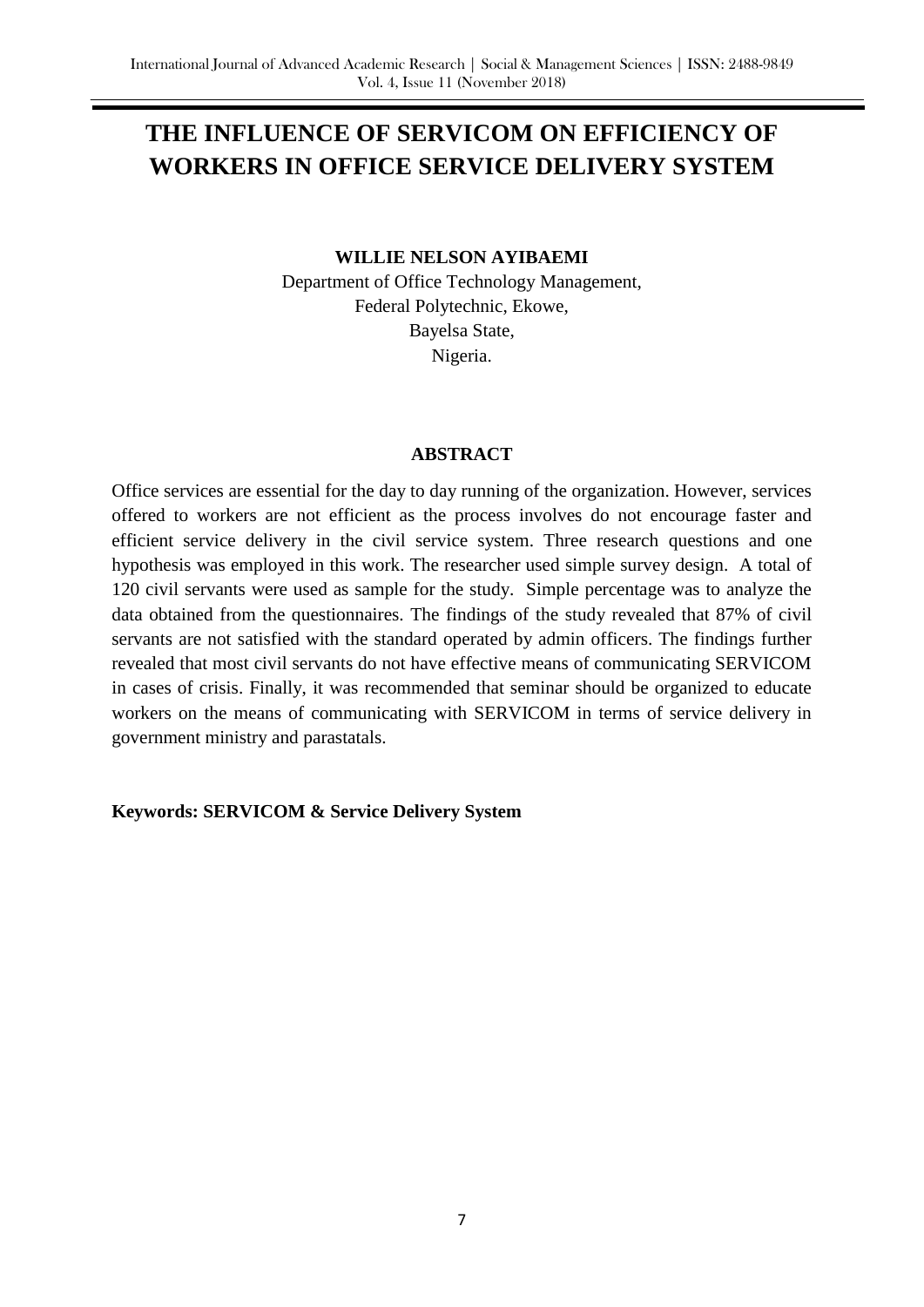## **INTRODUCTION**

Productivity is a key factor for governments, nations and individuals alike. There is an increasing importance to the productivity of certain individuals; knowledge workers. The future job market is increasingly made up of knowledge workers. The success and the productivity of those knowledge workers is a critical factor in the success of those organizations, and on a grander scale, for the economy of the countries in which they operate. There are plenty of limiting factors; an ageing population in developed countries, investments in technology that have created more challenges than they solved, demotivated or disengaged employees. It's estimated that only 13% of employees are engaged at work, so the vast majority not engaged with their tasks or job role are therefore highly likely to be less productive. There are major productivity gains to be made for the overall success of the business. In a bid to improve productivity, organizations have long been deploying new technology, adding collaboration or communication tools to improve communication between employees or with people external to the organization. They are also re-considering the design of working spaces, moving away from cubicle designs to open plan offices, with a focus on collaborative spaces. Changes are also felt in the organizational structure, with decision making shifting to groups rather than individuals, and information workflows happening in a more horizontal manner.

Time at work has changed considerably. Today it is no routine, specialized, diverse, intense and complex. Excessive management control and coordination take time, time that most organizations now try to avoid investing. As a response to organisations" need to move faster and be more dynamic, management structures are flattening. Colleagues, rather than managers, are increasingly taking over the coordination of work. More decisions are made together and progresses of projects are shared more openly. This makes the requirements for effective work performance more complex. A flat organization requires more interaction in the form of communication, collaboration and conversations in order to coordinate work. Technology must support those interactions as new mobile devices and services make collaboration between globally dispersed workforces possible. This leads to a change in the way communication happens.

The future promises a change in the world of work, with global networked virtual workspaces in which efficient work anytime from anywhere is possible. These are the forecasts and benefits many organizations believe in, but in reality, we continue to see people struggling with adopting and exploiting the possibilities to achieve productivity.

Results are created at the intersection of productivity, creativity and happiness. The "flow", or the time at which people work at their best, producing high quality and high value work, is as a result of these important factors. There are plenty of tools available to enable effective communication and collaboration. Yet, working days are still punctuated by distractions like email and untimely interruptions and requests for information from coworkers. Blaming technology for this is misguided as some of the explanation also lies with organizational structures and the impact it has on the way people work. This inefficiency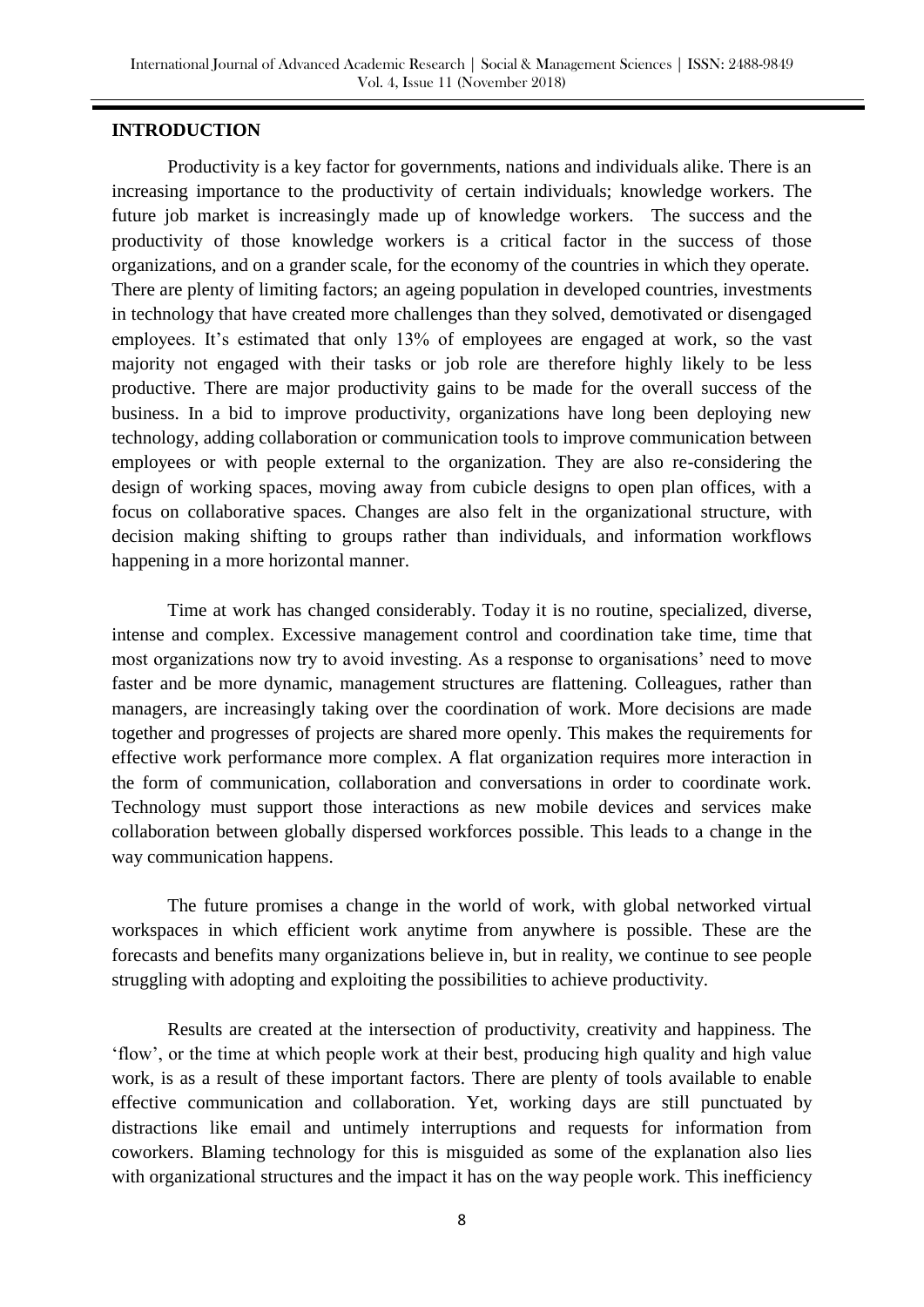comes at a cost to the business. In one study, employees claimed that time lost to interruptions accounted for 40% to 60% of their day - between 3 and 5 hours every day. Factor in the loss of momentum caused by the initial distraction, and the time needed to restart, and it has a serious impact on the business.

In the case of office practice in Nigeria there are cases of low flow of document from one unit to the other. The office proceedings do not create an enabling environment for the movement of files and other sensitive documents. It is based on this challenges that the SERVICOM is been established to enforce smooth office operations. Some activities of SERVICOM include; developing customer care policy to guide and improve staff-customer relationship and management in the service delivery process, sensitization of stakeholders, performance monitoring and reporting, developing complains handling procedures and identifying and diagnosing service delivery failures.

## **Statement of Problem**

Customer experience is more than just a buzzword. It refers to the real, everyday interactions between agencies and their constituencies. Agencies that deliver a superior customer experience are fulfilling a key aspect of their mission; agencies that deliver a substandard customer experience are not. The experience is important whether the customer is a citizen, employee, veteran, business, or other agency. There is a growing awareness among government agencies of just how key customer experience is to fulfilling their missions. The bottom line; agencies must be able to provide customers with the information they need, when they need it. They must do everything possible to ensure that customers know about the services they offer. And they must be able to measure the quality of their customer experience so that they can take appropriate steps to improve it as necessary. Unfortunately, agencies seeking to deliver a consistently excellent customer experience currently face a wide range of challenges, including the following; constrained budgets, ongoing legislative/regulatory change, rising customer expectations, multiple communication channels and bottom line.

#### **Purpose of the Study**

The study looked at influence of SERVICOM on efficiency of workers in office service delivery system. Specifically the study intends to find out the effect of SERVICOM on efficiency of workers in office deliver system.

## **Research Question**

The researcher used the research question as a guide for the study:

What is the effect of SERVICOM on efficiency of workers in office deliver system?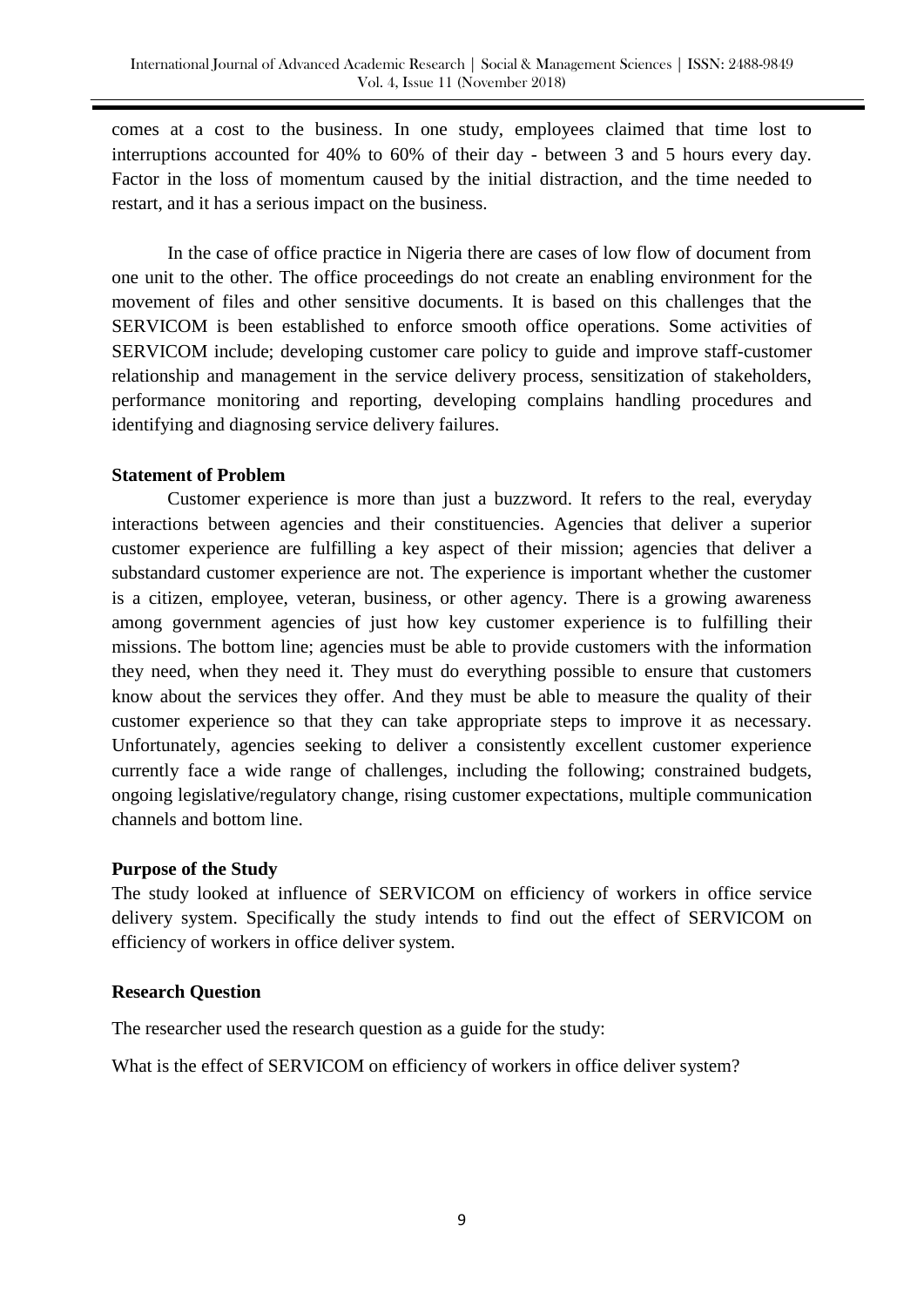# **Methods**

The researcher used simple survey research design. The sample consists of 120 civil servants in Bayelsa State of Nigeria. The researcher developed the instrument titled "Office Delivery System Test" (ODST). The instrument was administered to selected civil servants in the state. The instrument responses gathered from respondents were analyzed using mean.

# **Results**

# **Research Question**

What is the effect of SERVICOM on efficiency of workers in office deliver system?

| Table 1: Effect of SERVICOM on Efficiency of Workers in Office Deliver System |  |  |  |  |
|-------------------------------------------------------------------------------|--|--|--|--|
|-------------------------------------------------------------------------------|--|--|--|--|

| S/NO | What is the effect of SERVICOM on efficiency of | W | X   | WX  | $\mathcal{X}$ | <b>Rmk</b> |
|------|-------------------------------------------------|---|-----|-----|---------------|------------|
|      | workers in office delivery system?              |   |     |     |               |            |
|      | Very Large extent                               |   | 75  | 375 |               |            |
|      | Large extent                                    | 4 | 20  | 80  |               |            |
| 3    | Fairly Large extent                             |   | 10  | 30  |               |            |
| 4    | Small extent                                    | റ | 10  | 20  |               |            |
| 5    | No extent                                       |   |     |     |               |            |
|      | <b>Total</b>                                    |   | 120 | 510 | 4.25          | <b>VLE</b> |

Result obtained from table 1 showed that 75 persons responded that SERVICOM had effect on workers efficiency in office delivery system to a very large extent. 20 workers are of the opinion that SERVICOM influence service delivery system to a large extent. 10 persons are of the view that SERVICOM operations influences workers efficiency to a fairly large extent. 10 civil servants also agreed that SERVICOM services do influence workers efficiency to a small extent. Finally, 5 persons are of the view that SERVICOM influence service delivery system to no extent.

# **Discussion**

Based on the findings of the study, it was revealed that SERVICOM influence service delivery system to a Very Large Extent. Marlon (2011) stated that Nigerian SERVICOM services have been able to effectively meet the needs in terms of customer's satisfaction. This is in line with the findings of the study which revealed that to a very large extent, SERVICOM services have influenced positively on customers satisfaction.

## **Recommendations**

It would be recommended that government agencies should carry out more enlightenment campaign on SERVICOM activities within the government agencies.